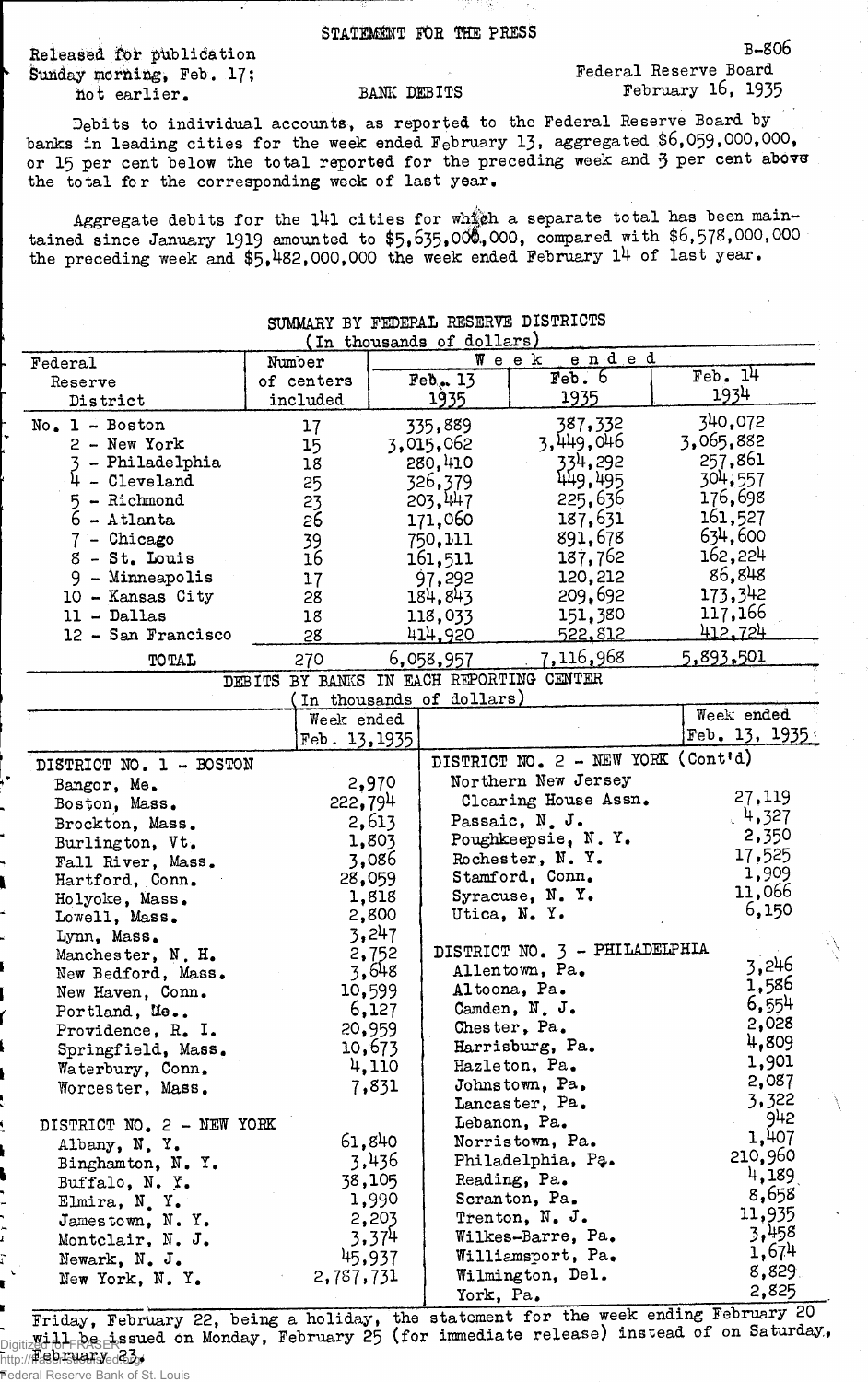EffilTS BY BANKS IN EACH REPORTING CENTER

|                            |                                | DEBITS BY BANKS IN EACH REPORTING CENTER | $B-806a$        |
|----------------------------|--------------------------------|------------------------------------------|-----------------|
|                            |                                | (In thousands of dollars)                | Week ended      |
|                            | Week ended                     |                                          | Feb. $13, 1935$ |
|                            | Feb. 13, 1935                  |                                          |                 |
| DISTRICT NO. 4 - CLEVELAND |                                | DISTRICT NO. 6 - ATLANTA (Cont'd)        |                 |
| Akron, Ohio                | 8,468                          | Elberton, Ga.                            | 190             |
| Butler, Pa.                | 1,277                          | Hattiesburg, Miss.                       | 998             |
| C <sub>a</sub> nton, Ohio  | 5,059                          | Jackson, Miss.                           | 4,565           |
| Cincinnati, Ohio           | 48,067                         | Jacksonville, Fla.                       | 14,175          |
| Cleveland, Ohio            | 68,525                         | Knoxville, Tenn.                         | 3,987           |
| Columbus, Ohio             | 27,190                         | Macon, Ga.                               | 2,419           |
| Dayton, Ohio               | 8,978                          | Meridian, Miss.                          | 1,675           |
| Erie, Pa.                  | 4,169                          | Miami, Fla.                              | 7,319           |
| Franklin, Pa.              | 494                            | Mobile, Ala.                             | 4,700           |
| Greensburg, Pa.            | 1,020                          | Montgomery, Ala.                         | 4,563           |
| Hamilton, Ohio             | 1,717                          | Nashville, Tenn.                         | 13,273          |
| Homestead, Pa.             | 346                            | Newnan, Ga.                              | 358             |
| Lexington, Ky.             | 5,700                          | New Orleans, La.                         | 39,918          |
| Lima, Ohio                 | 1,519                          | Pensacola, Fla.                          | 1,429           |
|                            | -514                           | Savannah, Ga.                            | 4,963           |
| Lorain, Ohio               |                                | Tampa, Fla.                              | 4,954           |
| Middletown, Ohio           | 1,278<br>$\mathbf{v}$<br>1,453 | Valdosta, Ga.                            | 592             |
| Oil City, Pa.              |                                | Vicksburg, Miss.                         | 1,443           |
| Pittsburgh, Pa.            | 106,814                        |                                          |                 |
| Springfield, Ohio          | 2,737                          | DISTRICT NO. 7 - CHICAGO                 |                 |
| Steubenville, Ohio         | 1,590                          | Adrian, Mich.                            | 439             |
| Toledo, Ohio               | 15,402                         |                                          | 1,302           |
| Warren, Ohio               | 1,407                          | Aurora, Ill.<br>Battle Creek, Mich.      | 2,459           |
| Wheeling, W. Va.           | 4,907                          |                                          | 1,401           |
| Youngstown, Ohio           | 6,569                          | Bay City, Mich.                          | 1,543           |
| Zanesville, Ohio           | 1,179                          | Bloomington, Ill.                        | 3,921           |
|                            |                                | Cedar Rapids, Iowa                       | 1,549           |
| DISTRICT NO. 5 - RICHMOND  |                                | Champaign-Urbana, Ill.                   | 436,085         |
| Asheville, N. C.           | 1,864                          | Chicago, Ill.                            |                 |
| Baltimore, Md.             | 53,741                         | Clinton, Iowa                            | 987             |
| Charleston, S. C.          | 2,602                          | Danville, Ill.                           | 1,413           |
| Charleston, W. Va.         | 8,273                          | Davenport, Iowa                          | 2,869           |
| Charlotte, N. C.           | 10,385                         | Decatur, Ill.                            | 2,346           |
| Columbia, S. C.            | 5,518                          | Des Moines, Iowa                         | 15,694          |
| Cumberland, Md.            | 1,604                          | Detroit, Mich.                           | 132,034         |
| Danville, Va.              | 1,236                          | Dubuque, Iowa                            | 1,344           |
| Durham, N. C.              | 4,585                          | Flint, Mich.                             | 3,562           |
| Greensboro, N.C.           | 2,542                          | Fort Wayne, Ind.                         | 4,504           |
| Greenville, S. C.          | 3,501                          | Gary, Ind.                               | 2,253           |
| Hagerstown, Md.            | 1,407                          | Grand Rapids, Mich.                      | 7,118           |
| Huntington, W. Va.         | 2,513                          | Green Bay, Wis.                          | 1,973           |
| Lynchburg, Va.             | 3,097                          | Hammond, Ind.                            | 559             |
| Newport News, Va.          | 1,466                          | Indianapolis, Ind.                       | 26,741          |
| Norfolk, Va.               | 8,728                          | Jackson, Mich.                           | 1,958           |
| Portsmouth, Va.            | 642                            | Kalamazoo, Mich.                         | 2,736           |
| Raleigh, N. C.             | 9,160                          | Lansing, Mich.                           | 2,687           |
| Richmond, Va.              | 29,190                         | Manitowoc, Wis.                          | 1,168           |
| Roanoke, Va.               | 4,028                          | Mason City, Iowa                         | 1,499           |
| Washington, D. C.          | 39,835                         | Milwaukee, Wis.                          | 51,953          |
| Wilmington, N. C.          | 1,654                          | Moline, Ill.                             | 772             |
| Winston-Salem, N. C.       | 5,873                          | Muscatine, Iowa                          | 462             |
|                            |                                | Oshkosh, Wis.                            | 1,467           |
| DISTRICT NO. 6 - ATLANTA   |                                | Peoria, Ill.                             | 7,696           |
| Albany, Ga.                | 712                            | Rockford, Ill.                           | 3,068           |
| Atlanta, Ga.               | 32,985                         | Saginaw, Mich.                           | 2,273           |
| Augusta, Ga.               | 3,309                          | Sheboygan, Wis.                          | 1,673           |
| Birmingham, Ala.           | 12,500                         | Sioux City, Iowa                         | 6,473           |
| Brunswick, Ga.             | 434                            | South Bend, Ind.                         | 4,224           |
| Chattanooga, Tenn.         | 6,749                          | Springfield, Ill.                        | 3,383           |
|                            | 2,367                          | Terre Haute, Ind.                        | 3,114           |
| Columbus, Ga.              | 483                            | Waterloo, Iowa                           | 2,396           |
| Dothan, Ala.               |                                |                                          |                 |

 $\label{eq:2.1} \begin{array}{l} \mathcal{L}_{\mathcal{A}}(\mathbf{x})=\mathcal{L}_{\mathcal{A},\mathbf{x}}\\ \mathcal{L}_{\mathcal{A}}(\mathbf{x})=\mathcal{L}_{\mathcal{A},\mathbf{x}}\\ \mathcal{L}_{\mathcal{A}}(\mathbf{x})=\mathcal{L}_{\mathcal{A}}(\mathbf{x}) \end{array}$ 

Digitized for FRASER http://fraser.stlouisfed.org/ Federal Reserve Bank of St. Louis

 $\hat{\mathbf{v}}$ 

V

 $\frac{1}{2}$